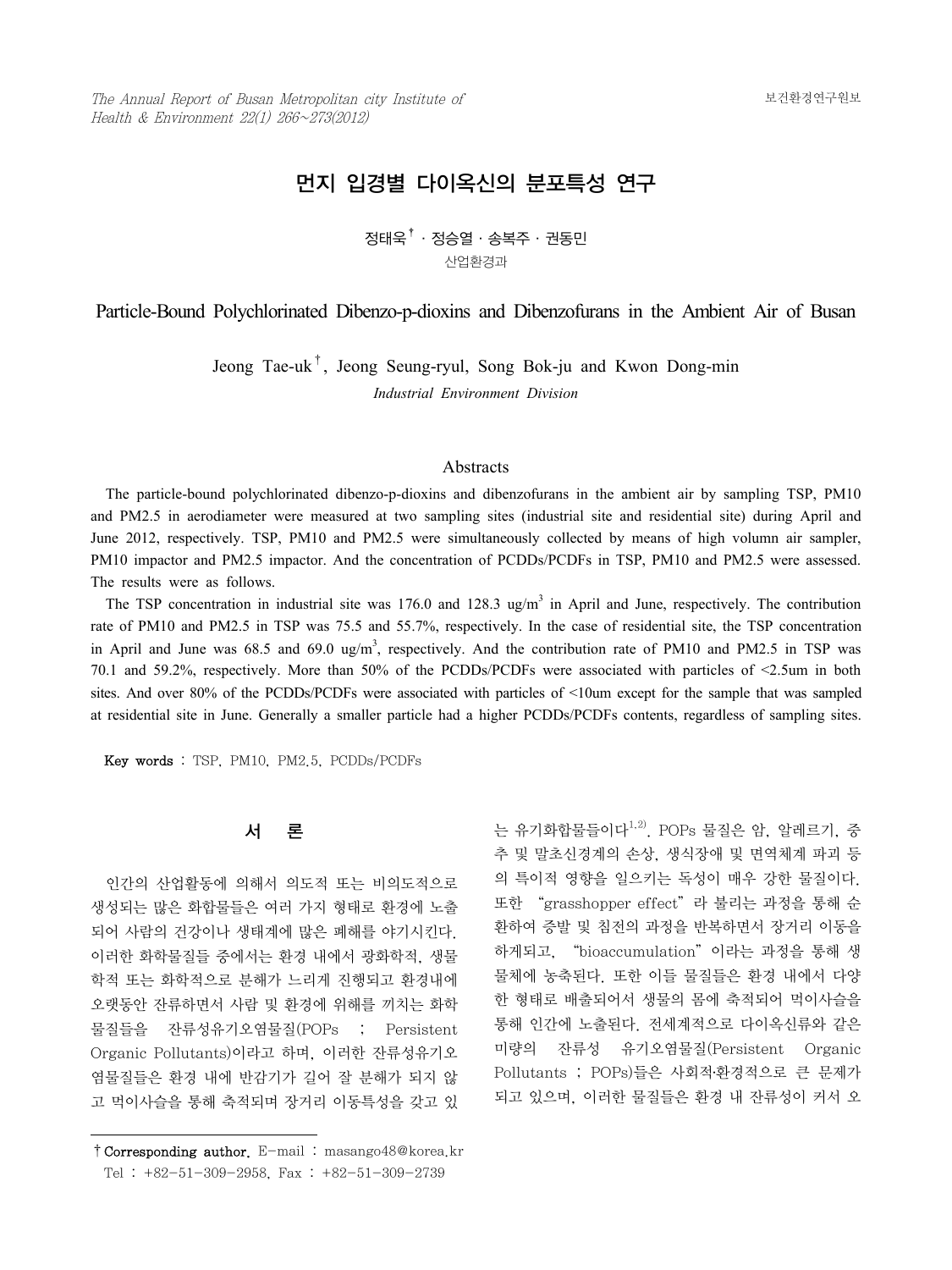염원으로부터 장거리 이동이 가능하고, 생물 내 축적․농축 성이 있어 생태계를 교란시키고 있다.

 특히 다이옥신은 물리화학적으로 매우 안정하고 옥탄 올-물 분배계수(Kow)가 높아 지용성이 높고 수용성이 낮아 생물체 내에 축적되기 쉬우며, 급․만성 독성 및 발암 성 등 다양한 독성을 나타내는 내분비계 장애물질로써, 국제암연구센터(International Agency for research on Cancer ; IARC)에서도 2,3,7,8-TCDD를 발암물질 로 규정하고 있으며, 기타 독성으로는 간질환, 만성신장 염, 면역성 저하, 염소좌창 같은 피부질환, 자궁내막증식 증, 선청성 기형독성, 유전자 이상 등 돌연변이원성 등을 유발하는 물질로 보고하고 있다 $^{3)}$ .

 이러한 POPs 물질로부터 인간 및 생태계의 보호가 일 부 국가의 노력에 의해서만 이루어 질 수 없고, 또한 법적 구속력이 있는 국제규제의 필요성이 제기가 되어 유엔환 경계획(UNEP ; United Nations Environment Programme) 주도하에 1997년부터 정부간 협상회의를 거쳐 2001년 5월에 스톡홀름 협약(Stockholm Convention on Persistent Organic Pollutants)이 체 결되었으며, 2004년 5월 17일 발효되었다<sup>4)</sup> 우리나라는 본 협약에 2001년 10월 4일에 서명을 하였으며, 지난 2007년 1월 25일에 비준을 하였다. 이에 대한 국내 이행 입법으로써 2007년 1월에「잔류성유기오염물질관리 법」을 제정하여 2008년 1월 27일에 시행되었으며, 이 법을 통해서 POPs 물질들에 대한 환경관리, 제조 및 사 용제한, 배출시설 관리, 폐기물 관리 및 오염기기 관리 등 을 하고 있다.

 이러한 오염물질들은 대부분 먼지입자에 흡착되어 대기 중에 존재하는 것으로 알려져 있는데<sup>5)</sup>, 먼지입자의 경우 입경이 큰 조대입자들은 대부분 파쇄, 연마, 바람에 의한 비산먼지 등과 같이 물리적 과정을 통해 발생하는 입자들 이며, 연소와 같은 화학적 과정을 통해 발생하거나 대기 중에서 응축 등과 같은 과정을 통해 생성되는 입자는 대 부분 미세입자들이다. 또한 미세입자의 경우 쉽게 침착되 지 않고 장거리 이동이 가능하기 때문에 환경에 미치는 영향이 매우 크며, 또한 폐까지 침투할 수 있어 인체에 미 치는 영향이 훨씬 크다고 알려져 있다 $^{6}$ .

 따라서 최근에는 대기 중에 부유하고 있는 미세입자에 관한 연구가 다양하게 이루어지고 있으며<sup>7,8)</sup>, 우리나라에 서도 2015년부터 대기환경기준에 초미세먼지(PM2.5)가 추가가 될 예정이다. 또한 2013년부터는 대기 중금속 조 사도 총부유분진(TSP)에서 미세먼지(PM10)으로 변경될 예정에 있다. 이처럼 미세먼지에 대한 인체 및 환경적 영 향이 점차 커지고 있는 추세이지만 미세먼지에 흡착되는 다이옥신의 특징에 대한 연구는 미흡한 실정이다.

 따라서 본 연구에서는 미세입자에 흡착되는 다이옥신 의 농도를 파악하기 위하여 TSP, PM10 및 PM2.5에 흡 착되어 있는 다이옥신의 분포특성을 조사하여 부산시 대 기질 관리에 기여하고자 하였다.

#### 재료 및 방법

### 시료채취

 시료 채취는 Fig. 1에 나타낸 바와 같이 공업지역(학장 동) 및 주거지역(연산동) 각 1개지점 등 총 2개 지점에 대 하여 4월과 6월에 각각 1회씩 총 2회 시료를 채취하였으



Fig. 1. Sampling sites.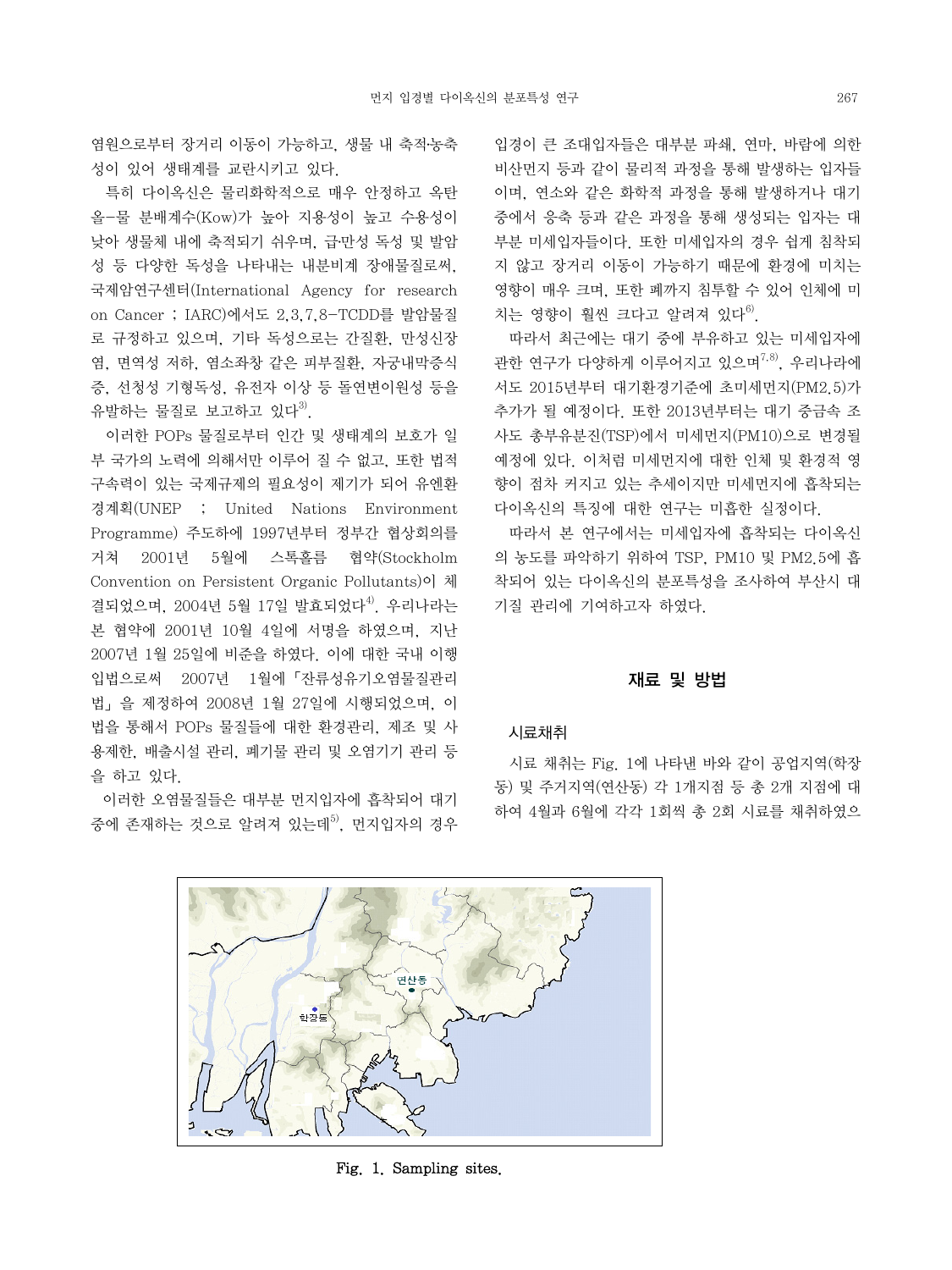며, 시료채취당일 기상조건은 Table 1과 같다. 시료채취 는 High volumn air sampler (Sibata, Japan)를 이용 하여 분당 1.0 Sm<sup>3</sup>의 유속으로 48시간 동안 약 2,880 Sm $^3$ 의 공기를 포집하였다. 먼지 입경별 다이옥신의 분포 특성을 알아보기 위하여 먼지만 포집하였으며, 먼지는 TSP, PM10 및 PM2.5로 각각 구분하여 같은날 동시에 시료를 채취하였다. 본 실험에서 사용된 여지는 사용하기 전에 전기 회화로(Thermolyene, USA)를 이용하여 60 0℃에서 약 5시간 이상 태워서 불순물을 모두 없앤 다음 사용하였다.

# 실험방법

 본 연구에서 조사한 물질은 Table 2에 나타낸 것과 같 이 2,3,7,8-TCDD 등 다이옥신류 17종이며, 실험방법은 잔류성유기오염물질 공정시험기준 및 EPA method 1613B에 따라 수행하였다. 시료채취한 여지는 가로, 세 로 0.5 cm 이하로 잘게 자른 다음 톨루엔 300 mL로 16 시간 이상 속실렛 추출을 하였으며, 추출용매는 n-Hexane으로 용매전환한 다음 정제하였다. 추출시료 의 정제는 다층 실리카겔 칼럼(Multi layer silica gel column: 70-230 mesh, 중성, Merck) 및 활성알루미 나 칼럼(Activated alumina column: 70-230 mesh, 활성도, Merck)을 사용하여 정제하였다. 검량선 작성용 표준물질(Calibration standard solution, CS1, CS2, CS3, CS4 및 CS5), 정제용 내부표준물질(Labelled compound solution ; 13C-2,3,7,8-TCDF 등 동위원 소 15종) 및 시린지 첨가용 내부표준물질(Internal standard solution ; 13C-1,2,3,4-TCDD 등 2종) 등 은 Wellington Laboratories Co.(Canada) 제품을 사용 하였으며, 정제용 내부표준물질(EPA-1613 LCS,

Table 1. Sampling information and meteological conditions for the collected aerosol samples

| Sampling site | Type of aerosols | Sampling<br>period | Temperature<br>(°C | Wind speed<br>(m/s) | Wind direction | $RH(\%)$ |
|---------------|------------------|--------------------|--------------------|---------------------|----------------|----------|
| Hakjang-dong  | Industrial area  | 2012.4.23-4.25     | 18.6               | 3.1                 | WNW            | 58.2     |
| Yeonsan-dong  | Residential area | 2012 4 18 - 4 20   | 14.8               | 1.4                 | ΝW             | 63.8     |
| Hakjang-dong  | Industrial area  | $2012.64 - 6.6$    | 23.5               | 2.3                 | <b>WNW</b>     | 57.9     |
| Yeonsan-dong  | Residential area | $2012.6.5 - 6.7$   | 24.0               | 1.8                 | S              | 69.3     |

#### Table 2. Target compounds and Toxic Equivalent Factor in this study

| <b>PCDFs</b>                  |          | <b>PCDDs</b>                 |          |  |
|-------------------------------|----------|------------------------------|----------|--|
| Compounds                     | $I-TEF1$ | Compounds                    | $I-TEF1$ |  |
| $2,3,7,8-TCDF$                | 0.100    | $2,3,7,8-$ TCDD              | 1,000    |  |
| $1, 2, 3, 7, 8 - PeCDF$       | 0.050    | $1, 2, 3, 7, 8-PeCDD$        | 0.500    |  |
| $2,3,4,7,8-PeCDF$             | 0.500    | $1, 2, 3, 4, 7, 8-HxCDD$     | 0.100    |  |
| $1, 2, 3, 4, 7, 8-HxCDF$      | 0.100    | $1, 2, 3, 6, 7, 8-HxCDD$     | 0.100    |  |
| $1, 2, 3, 6, 7, 8-HxCDF$      | 0.100    | $1, 2, 3, 7, 8, 9$ – HxCDD   | 0.100    |  |
| $2,3,4,6,7,8-HxCDF$           | 0.100    | $1, 2, 3, 4, 6, 7, 8$ -HpCDD | 0.010    |  |
| $1, 2, 3, 7, 8, 9$ – HxCDF    | 0.100    | OCDD                         | 0.001    |  |
| $1, 2, 3, 4, 6, 7, 8$ -HpCDF  | 0.010    |                              |          |  |
| $1, 2, 3, 4, 7, 8, 9$ – HpCDF | 0.010    |                              |          |  |
| OCDF                          | 0.001    |                              |          |  |

<sup>1)</sup> I-TEF : International Toxic Equivalent Factor(1997)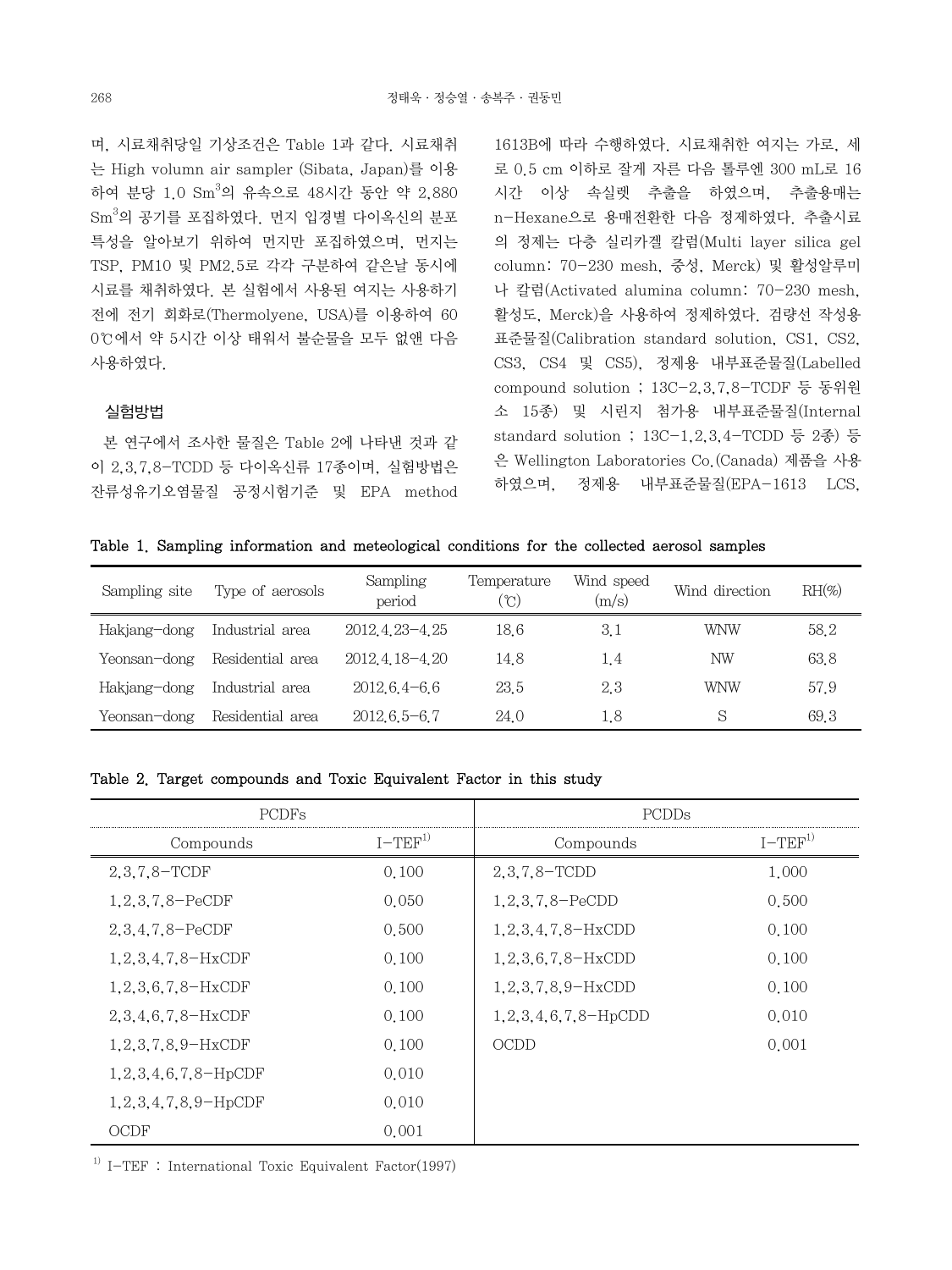100~200 ng/mL)은 Acetone으로 그리고 시린지 첨가 용 내부표준물질(EPA-1613ISS, 200 ng/mL)은 nonane으로 각각 10배 희석하여 사용하였다. 그리고 시 료 중의 수분제거를 위해 사용한 Na<sub>2</sub>SO<sub>4</sub> anhydrous는 methylene chloride로 헹군 다음 전기회화로 (Thermolyne, USA)를 이용하여 400℃에서 4시간 이상 활성화 시킨 다음 진공 데시케이터에 보관하여 사용하였 으며, 본 실험에 사용한 칼럼 충진제로는 Silica gel(Merck, 70~230 mesh ASTM) 및 Alumina (Merck, 활성도Ⅰ, basic, 70~230 mesh ASTM)를 사 용하였다. Alumina는 전기회화로를 이용하여 600℃에 서 24시간 이상 활성화 시킨 다음 130℃에서 보관하여 사용하였으며, 정제된 시료의 다이옥신 분석을 위하여 HRGC/HRMS(HP 6890/Autospec Ultima)를 사용하여 분해능 10,000 이상의 조건으로 조절한 다음 분석하였으 며, 기기분석 조건은 Table 3에 나타내었다.

# 결과 및 고찰

#### 지점별 먼지 입경분포

부산지역 2개 지점에 대한 먼지의 입경분포는 Fig. 2

및 3에 나타내었다. 공업지역인 학장동 지역의 TSP 농도 의 경우 4월과 6월에 각각 약 176.0 및 128.3 ug/Sm<sup>3</sup>이 었으며, PM10의 경우 각각 약 111.9, 112.1 ug/Sm<sup>3</sup>, PM2.5의 경우 각각 약 86.0 및 80.1 ug/m<sup>3</sup>으로 나타났 다. PM10 농도는 평균 TSP 농도의 약 75.5%, PM2.5 농도는 평균 TSP 농도의 약 55.7%를 차지하였다. 주거 지역인 연산동 지역의 TSP 농도는 4월과 6월에 각각 약 68.5 및 69.0 ug/m<sup>3</sup>이었으며, PM10 농도는 각각 약 45.9 및 50.6 ug/m<sup>3</sup> , PM2.5 농도는 각각 약 35.7 및 45.8 ug/m<sup>3</sup>으로 나타났다. PM10 농도의 경우 평균 TSP 농도의 약 70.1 %, PM2.5 농도의 경우 평균 TSP 농도의 약 59.2%의 기여율을 나타내었다.

 공업지역인 학장동 지점의 경우 PM10의 연평균 및 24 시간 평균 기준치인 50 및 100 ug/m<sup>3</sup>을 모두 초과하였 고, 2015년부터 시행예정인 PM2.5의 연평균 및 24시간 평균 기준치인 25 및 50 ug/m<sup>3</sup>도 모두 초과하였으나, 전  $^{9}$ 의 보고에 따르면 최근 부산시의 미세먼지 농도는 점차 감소추세에 있으며, 이는 부산시의 미세먼지 관리대책이 어느 정도 실효성을 거두고 있는 것으로 판단된다고 보고 하였다. 그러나 초미세먼지인 PM2.5의 경우 미국 EPA 의 기준치인 15 ug/m $^3$ 과 WHO 기준치인 10 ug/m $^3$ 를 많이 초과하고 있는 것으로 나타나 배출원에서 배출되는

| Descriptor       | Condition                                                                                                                                                                                                               | Descriptor                 | Condition                                     |  |
|------------------|-------------------------------------------------------------------------------------------------------------------------------------------------------------------------------------------------------------------------|----------------------------|-----------------------------------------------|--|
| Instrument       | HP 6890                                                                                                                                                                                                                 | Instrument                 | Autospec Ultima                               |  |
| Column           | $SP-2331$<br>$(60m \times 0.25mm \text{ID} \times 0.2mm \text{ film thickness})$                                                                                                                                        | Source temp.               | $260$ °C                                      |  |
| Carrier gas      | Helium $1.0$ ml/min                                                                                                                                                                                                     | Electron energy            | $35.0 \text{ eV}$                             |  |
| Injection mode   | Splitless mode                                                                                                                                                                                                          | Resolution                 | over 10,000                                   |  |
| Inlet temp.      | $260^{\circ}$ C                                                                                                                                                                                                         | Ionization mode            | Electron Ionization<br>Positive Mode $(EI^+)$ |  |
| Oven ramping     | Initial temp. $100\degree$ (5min.)<br>$20\degree\text{C/min.} \rightarrow 200\degree\text{C (7min.)}$<br>5 °C/min. $\rightarrow$ 260°C(36min.)<br>$10\degree\text{C/min.} \rightarrow 270\degree\text{C}(2\text{min.})$ | Selected Ion Mode<br>(SIM) | $M+$ and $M+2$ or $M+2$<br>and $M+4$          |  |
| Injection volumn | $2 \mathrm{uL}$                                                                                                                                                                                                         | Interface temp.            |                                               |  |
|                  |                                                                                                                                                                                                                         | $-$ Capillary line 1       | $260^{\circ}$ C                               |  |
|                  |                                                                                                                                                                                                                         | $-$ Capillary line 2       | $260^{\circ}$ C                               |  |
|                  |                                                                                                                                                                                                                         | $-$ Re-entrant             | $260^{\circ}$ C                               |  |
|                  |                                                                                                                                                                                                                         | - PFK septum               | $160^{\circ}$ C                               |  |

Table 3. Condition of gas chromatography and mass spectrometry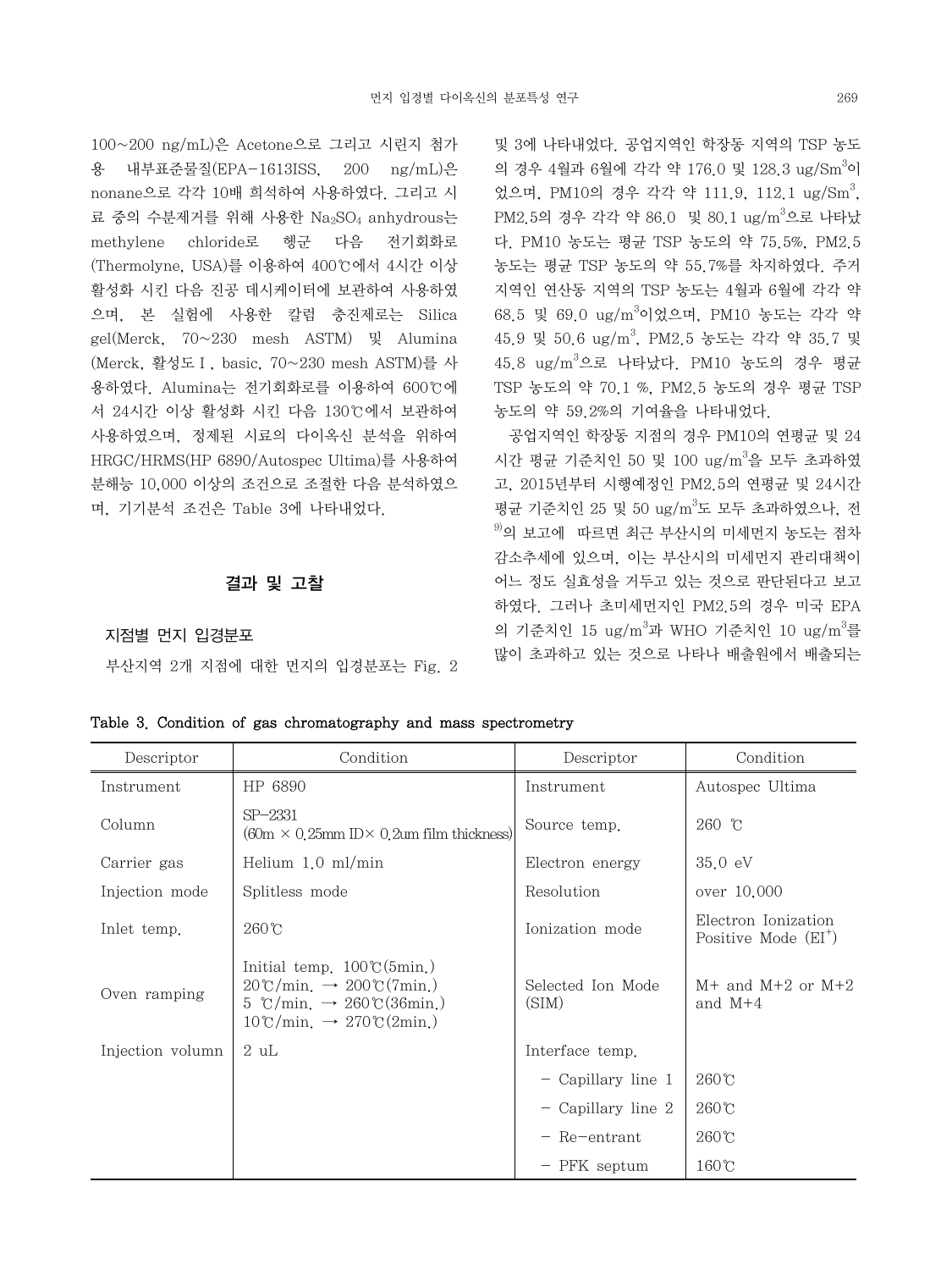질소산화물, 황산화물, 암모니아, 휘발성 유기화합물 등 의 관리가 필요할 것으로 판단되며 또한 자동차 배출가스 규제 등 향후 PM2.5 저감에 대한 대책이 있어야 할 것으 로 판단된다.

### 먼지 입경별 다이옥신 농도

부산지역 2개 지점에 대해서 2012년 4월과 6월에



TSP, PM10 및 PM2.5에 대한 다이옥신 농도 및 먼지의 입경 기여율을 조사한 결과는 Fig. 4에 나타내었다. 공업 지역인 학장동 지점의 총 다이옥신 농도는 4월과 6월에 각각 약 0.155 및 0.028 pg-TEQ/Sm<sup>3</sup>이었으며, 주거지 역인 연산동 지점의 다이옥신 농도인 0.019 및 0.004 pg-TEQ/Sm<sup>3</sup>에 비하여 훨씬 높게 나타났다. 이는 공업 지역의 경우 주거지역에 비하여 다이옥신 배출원의 영향







Fig. 3. Distribution of particle matter with respect to particle size.



Fig. 4. Distribution of dioxin concentration with respect to particle size.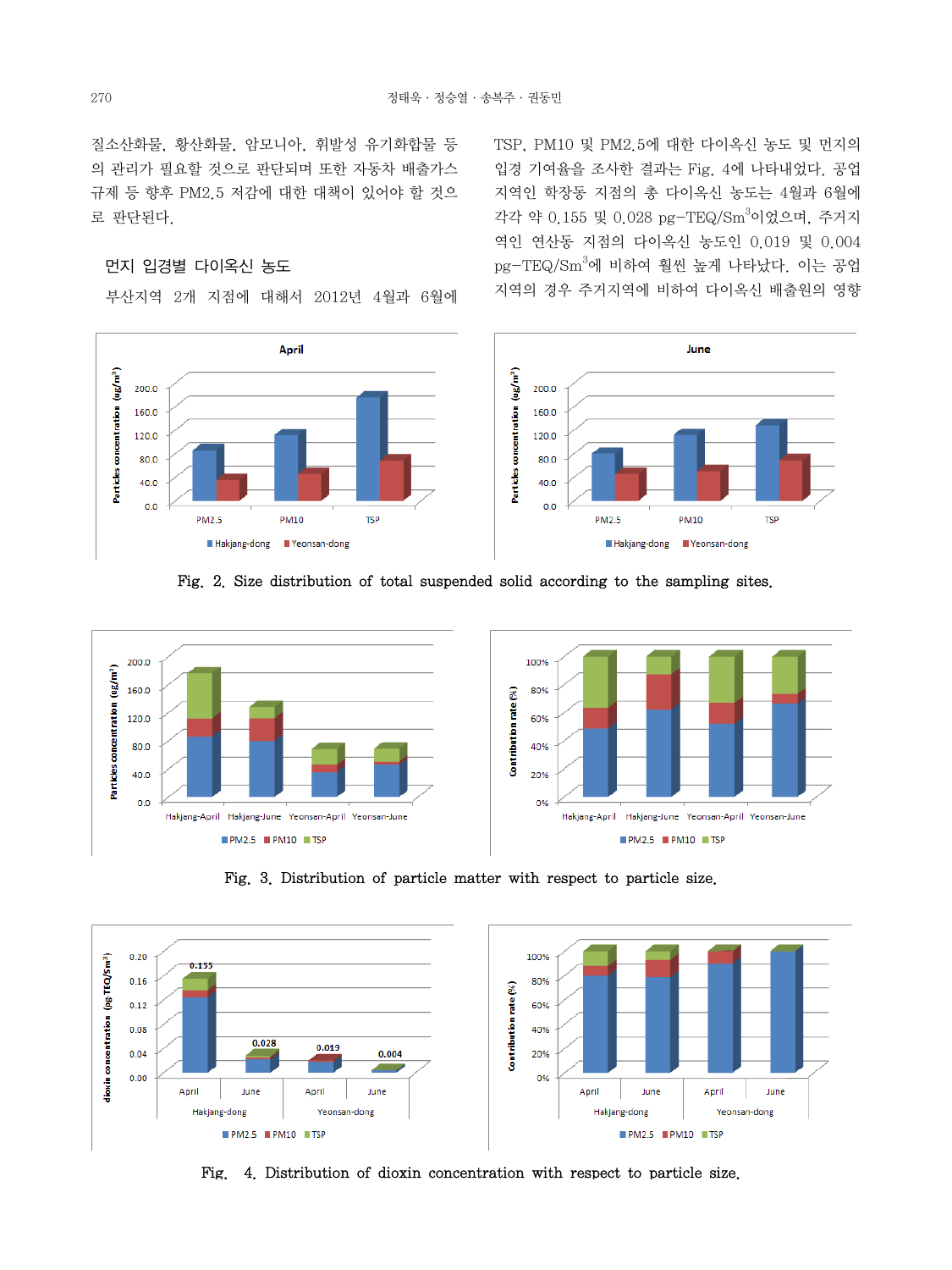먼지입경별 다이옥신 농도의 경우 학장동 지점에서는 TSP 대비 PM10의 기여율이 4월과 6월에 각각 약 87.7 및 92.9%였으며, PM2.5의 기여율은 각각 약 80 및 78.6%이었다. 또한 상대적으로 다이옥신 농도가 낮은 연 산동 지점의 경우에는 TSP 대비 PM10 및 PM2.5의 기여 율이 더 높은 것으로 조사되었다. Kaupp 등 $^{10)}$ 과 Chao 등<sup>11)</sup>도 입경별 다이옥신 농도분포의 경우 큰 입자보다는 미세입자의 기여율이 더 크다고 보고하였으며, 이는 큰 입자의 경우 토양과 같은 자연에서 유래한 것이고, 미세 입자의 경우 소각장과 같은 연소시설 등 인위적인 오염원 에 의한 것이기 때문인 것으로 보고하였다. 또한 Poster 등 $^{12)}$  및 Manolis 등 $^{13}$ 은 PAHs 및 PBDEs 등도 다이옥신 과 마찬가지로 큰 입자보다는 미세입자에서의 기여율이 더 크다고 보고하였으며, 본 연구결과와 유사한 결과를 나타내었다.

# 먼지 입경별 다이옥신 이성체 분포

 각 지점별 TSP 대비 PM2.5 및 PM10에 포함되어 있 는 다이옥신 농도의 상대 기여율을 조사한 결과는 Table 4에 나타내었다. 학장동 지점의 경우 TCDF, HpCDF, HxCDD 및 HpCDD는 모두 PM2.5에 존재하는 것으로 나타났으며, 연산동 지점의 경우 HxCDF 및 HpCDF가 PM2.5에 모두 존재하는 것으로 나타났다. TSP, PM10 및 PM2.5를 각각 별도로 시료채취를 하였기 때문에 다이 옥신 congener들의 개별농도의 경우 TSP에서보다 PM10 및 PM2.5에서 더 많이 검출되는 경우도 있었지만 대체적으로 다이옥신의 경우 큰 입자보다는 미세입자에 더 많이 흡착되어 있는 것으로 나타났으며, 분자량이 작 은 저염화 다이옥신의 경우 고염화 다이옥신에 비하여 상 대적으로 큰 입경에 더 많이 흡착되어 있는 것으로 나타 났다.

 오 등14)은 먼지 입경별 다이옥신 이성체들의 분포는 이 들 물질들의 환경 중 거동 및 인체노출을 이해하는데 반 드시 필요한 연구라고 하였으며, 일반적으로 다이옥신이 소각장 등 배출원으로부터 배출되면 응집 또는 휘발 및 흡착반응에 의하여 Dp > 2.0um의 큰 입자에 흡착되며, 저염화 다이옥신의 경우 고염화 다이옥신에 비하여 미세 입자로부터 더 빨리 휘발되어 큰 입자에 흡착되는 것으로 알려져 있다11). Kaupp 등10)은 본 연구결과와는 달리 다 이옥신 이성체 패턴은 모든 먼지입경에서 비슷한 분포패 턴을 보였다고 보고하였으나, Kurogawa 등 $^{15)}$ 은 염소수 가 적은 다이옥신의 농도는 먼지입자의 크기가 커질수록 증가한다고 하였으며, 이는 PAHs와 마찬가지로 입자에 흡착되어 있는 다이옥신의 가스화의 영향 때문인 것으로 보고하였다. 또한 Venkataraman 등<sup>16)</sup> 및 Allen 등<sup>17)</sup>도 PAHs와 다이옥신과 같은 오염물질들이 연소와 관계되는 처리공정으로부터 발생되는 미세입자에 흡착되어 배출되 면 좀 더 휘발성이 강한 물질들은 미세입자에서 휘발되고 동시에 큰 입자에 재농축된다고 보고하였으며, 다이옥신 과 특징이 비슷한 PBDE의 경우에도 시료채취지역에 관

Table 4. Contribution rate of PCDDs/PCDFs in the different particle size fraction (unit : %)

|              |              |       | Hakjang-dong |            |       | Yeonsan-dong |       |
|--------------|--------------|-------|--------------|------------|-------|--------------|-------|
|              |              | PM2.5 | <b>PM10</b>  | <b>TSP</b> | PM2.5 | <b>PM10</b>  | TSP   |
| <b>PCDFs</b> | <b>TCDF</b>  | 100.0 | 100.0        | 100.0      | 0,0   | 0,0          | 100.0 |
|              | PeCDF        | 59.8  | 77.7         | 100.0      | 100.0 | 98.2         | 100.0 |
|              | <b>HxCDF</b> | 89.0  | 97.0         | 100.0      | 100.0 | 100.0        | 100.0 |
|              | HpCDF        | 100.0 | 100.0        | 100.0      | 100.0 | 100.0        | 100.0 |
|              | OCDF         | 93.1  | 63.1         | 100.0      | 70.4  | 100.0        | 100.0 |
| PCDDs        | <b>TCDD</b>  |       |              |            |       |              |       |
|              | PeCDD        | 51.3  | 81.5         | 100.0      |       |              |       |
|              | HxCDD        | 100.0 | 98.4         | 100.0      | 30.9  | 0.0          | 100.0 |
|              | HpCDD        | 100.0 | 82.1         | 100.0      | 78.6  | 85.7         | 100.0 |
|              | <b>OCDD</b>  | 88.8  | 82.1         | 100.0      | 100.0 | 81.7         | 100.0 |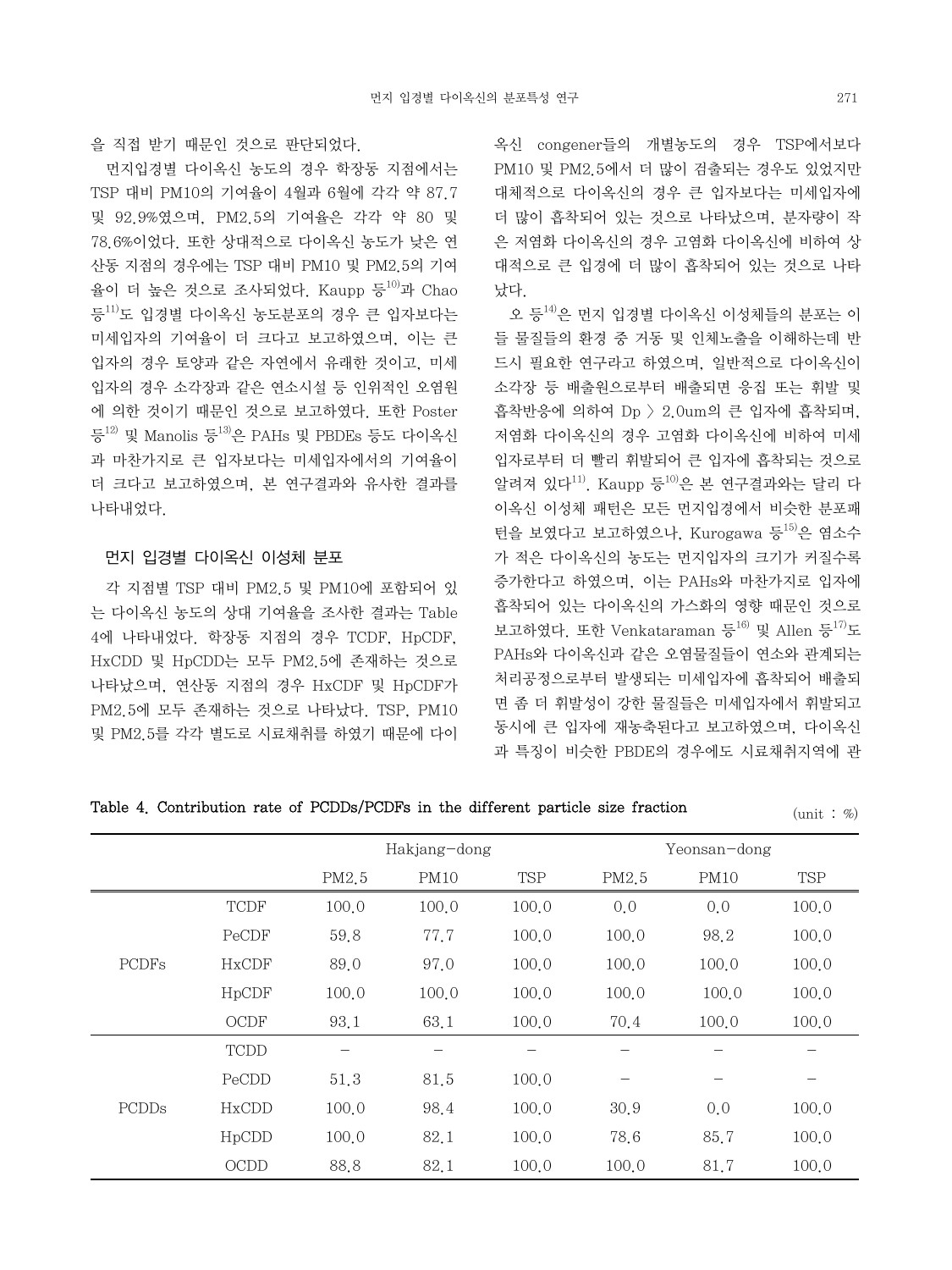계없이 미세입자에 더 많이 분포한다는 보고도 있었다<sup>13)</sup>.

# 결 론

 부산시내 각 지역을 용도지역별로 구분하여 공업지역 및 주거지역 각 1개 지점을 선정하여 4월과 6월에 각각 1회씩 총 2회 먼지 시료를 채취하였으며, TSP, PM10 및 PM2.5로 각각 구분하여 시료채취하여 먼지 입경별 다이 옥신의 분포특성을 조사한 결과는 다음과 같다.

- 1. 각 지점별 먼지의 입경분포를 조사한 결과 공업지역인 학장동 지점의 4월 및 6월의 TSP 농도는 각각 약 176.0 및 128.3 ug/m<sup>3</sup>이었으며, PM10 농도의 경우 평균 TSP의 약 75.5%, PM2.5 농도는 평균 TSP의 약 55.7%를 차지하였다. 연산동 지점의 4월 및 6월의 TSP 농도는 68.5 및 69.0 ug/m<sup>3</sup>이었으며, PM10 농 도의 경우 평균 TSP의 약 70.1 %, PM2.5 농도의 경 우 평균 TSP의 약 59.2%의 기여율을 나타내었다.
- 2. 각 지점별 TSP, PM10 및 PM2.5에 대한 다이옥신 농 도 및 기여율을 조사한 결과 2개 지점 모두 TSP 대비 PM10의 기여율은 87% 이상이었으며, PM2.5의 기여 율은 78% 이상이었다.
- 3. 다이옥신 congener들의 개별농도의 경우 TSP에서보 다 PM10 및 PM2.5에서 더 많이 검출되는 경우도 있 었지만 대체적으로 다이옥신의 경우 큰 입자보다는 미 세입자에 더 많이 흡착되어 있는 것으로 나타났다.
- 4. 따라서 향후 부산지역 대기 중의 다이옥신 제어를 위 해서는 자동차 배출가스와 질소산화물, 황산화물, 암 모니아 등과 같은 가스상 오염물질의 변환 등에 의해 영향을 받는 미세입자를 동시에 제어해야 효과적일 것 으로 판단된다.

#### 참고문헌

- 1. 이동수, 신용승, 조규탁, "잔류성유기오염물질의 국제 공동규제에 대한 대응방안", 한국화학공학회지, 18(5), pp.  $543 \sim 550(2000)$ .
- 2. 유엔환경계획(UNEP), "잔류성유기오염물질의 국제 적 규제를 위한 스톡홀름 협약", 유넵프레스(2003).
- 3. International Agency for Research on Cancer (IARC), http://www.iarc.fr.
- 4. Stockholm Convention on Persistent Organic Pollutants(POPs), http://www.pops.int(2008).
- 5. Jeong T. U., Jeong S. R., Jo J. G., Yoo P. J. and Ryu B. S., Distribution Characteristics of Dioxin and co-Planar PCBs in Ambient Air of Busan, South Korea. Organohalogen Compounds, 73(2011).
- 6. Kang C. H. and Hu C. G., Continuous measurements of size separated atmospheric aerosol number concentration in background area. J. of the Environmental Sciences, 21(4) : pp.535~543(2012).
- 7. Bigi A. B. and Gherman야 G., Particle number size distribution and weight concentration of background urban aerosol in a Po valley site. Water Air Soil Pollution, 220 : pp.265~278 (2011).
- 8. Sharma D. K., Rai J., Israil M. and Sin호 P., Summer variations of atmospheric aerosol number concentration over roorkee, india. J. of Atmospheric and Solar-Terrestrial Physics, 65 : pp.1007 $\sim$ 1019(2003).
- 9. 전병일. 부산지역 PM10과 PM2.5 농도의 시간 및 공 간적 변화 특성. 한국환경과학회지. 19(8) : pp.1013  $\sim$ 1023(2010).
- 10. Kaupp H., Towara J. and McLachlan M. S., Distribution of polychlorinated dibenzo -p-dioxins and dibenzofurans in atmospheric particulate matter with respect to particle size. Atmospheric Environment. 28(4) : pp.585~593 (1994).
- 11. Chao M. R., Hu C. W., Ma H. W., Chang-Chien G. P., Lee W. J., Chang L. W. and 쪄 K. Y., Size distribution of particle-bound polychlorinated dibenzo-p-dioxins and dibenzofurans in the ambient air of a municipal incinerator. Atmospheric Environment.  $37: pp.4945 \sim 4954$  (2003).
- 12. Poster D. L., Hoff R. M. and Baker J. E., Measurement of the particle-size distributions of semivolatile organic contaminants in the atmosphere. Environmental Science and Technology.  $29: pp.1990 \sim 1997(1995)$ .
- 13. Manolis M., Athanasios B. and Euripides G. S.,